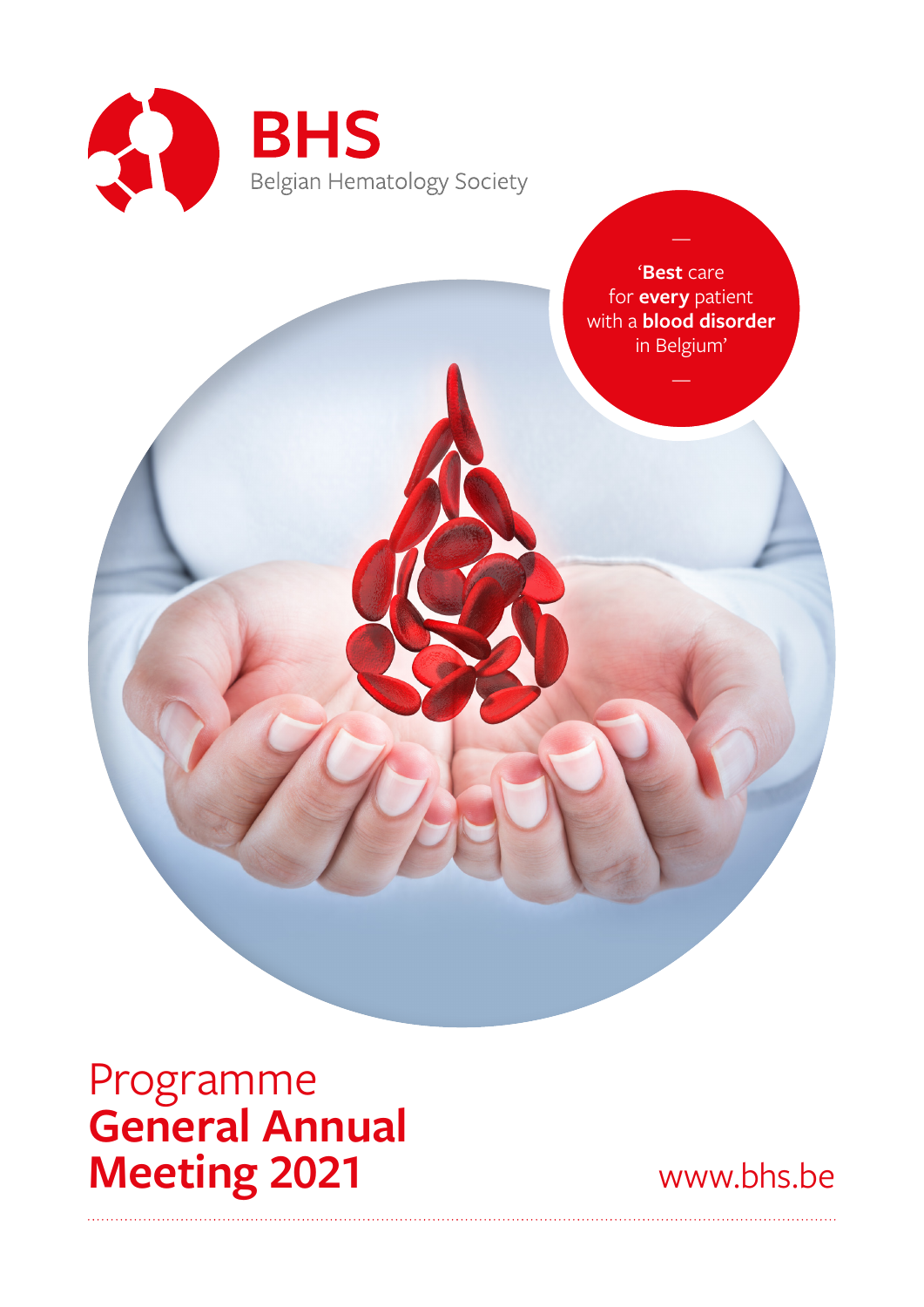# Programme Programme Programme

Friday 29 January 2021

| $08:30 - 08:50$ | <b>Visit our Exhibitors</b>                                                                                                                            | $17:00 - 18:00$ | <b>Ethics &amp; Economy</b>                        |
|-----------------|--------------------------------------------------------------------------------------------------------------------------------------------------------|-----------------|----------------------------------------------------|
| $08:50 - 09:00$ | Welcome                                                                                                                                                |                 | <b>Chairs: Ann Jansse</b><br>Introduction          |
| 09:00 - 09:30   | Highlight on Non-malignant Hematology<br><b>Chairs: Cécile Boulanger &amp; Timothy Devos</b>                                                           |                 | Toine Mercier, UZ Leu<br>COVID-19, a Year I        |
|                 | Sickle cell disease for the adult hematologist<br>Veerle Labarcque, University Hospital Leuven, Belgium                                                | $18:00 - 18:30$ | Erika Vlieghe, UZ Ant<br><b>Oral and Poster A</b>  |
| 09:30 - 10:00   | <b>Special Lecture 1</b><br>Chairs: Dimitri Breems & Anke Verlinden                                                                                    |                 |                                                    |
|                 | <b>Advances in Adult ALL Therapy</b><br>Anita Rijneveld, Erasmus MC, Rotterdam, The Netherlands                                                        |                 |                                                    |
|                 | Advances in Laboratory Technology<br>Chairs: Ivan Van Riet & Helena Devos                                                                              |                 | Saturday 30                                        |
| 10:00 - 10:30   | Elucidating the Importance of Gene Mutations in Hematological Diseases<br>Jan Cools, VIB, KU Leuven, Belgium                                           |                 |                                                    |
| 10:30 - 11:00   | <b>CAR-T Cell Manufacturing in a Non-pharmaceutical Environment</b><br>Manuel Juan, SJD Barcelona Children's Hospital, Barcelona, Spain                | $08:00 - 09:00$ | Visit our Exhibitors                               |
|                 | <b>Visit our Exhibitors</b>                                                                                                                            | $08:30 - 09:00$ | <b>General Assembly</b><br>Ann Janssens & He       |
| $11:00 - 11:30$ |                                                                                                                                                        | $09:00 - 10:00$ | Satellite 2 - Roche                                |
| $11:30 - 12:30$ | Satellite 1 - Novartis: Immune Trombocytopenia<br>Chairs: Ann Janssens & Nicole Straetmans                                                             |                 | <b>Chairs: Ann Jansse</b>                          |
|                 | A New Vision on the Treatment of ITP<br>Drew Provan, BMI The London Independent Hospital, London, United Kingdom                                       |                 | <b>Can Novel Therap</b><br>Sascha Dietrich, Univ   |
|                 | The burden of ITP: Physician and Patient Insights<br>Vickie Mcdonald, Barts Health NHS Trust, London, United Kingdom                                   |                 | <b>Treatment in very</b><br>André Bosly, UCL Nar   |
| 12:30 - 14:00   | Visit our Poster Booth - Visit our Exhibitors                                                                                                          |                 | <b>Highlights on Malig</b><br>Chairs: Ivan Van Rio |
| 14:00 - 15:30   | <b>Oral Abstracts</b><br>Chairs: Ann Janssens & Nicole Straetmans                                                                                      | $10:00 - 10:30$ | <b>MM</b> and Immune I<br>Maria Victoria Mateo     |
|                 | Inge Govaerts, KU Leuven VIB - UZ Leuven, Belgium<br>Soetkin Kennes, UZ Gent, Belgium<br>Elodie Duray, CHU Liège, Belgium                              | $10:30 - 11:00$ | Which RIC for whi<br>Frederique Baron, CH          |
|                 | Vibeke Vergote, UZ Leuven, Belgium<br>Melissa Pille, UZ Gent - FWO, Belgium                                                                            | $11:00 - 11:30$ | Visit our Exhibitors                               |
|                 | Juliette Avci, Institut Jules Bordet, ULB, Belgium                                                                                                     | $11:30 - 12:30$ | Satellite 3 - Astella                              |
| 15:30 - 16:00   | <b>Special Lecture 2</b><br>Chairs: Timothy Devos & Cécile Boulanger                                                                                   |                 | with New Targeted<br><b>Chairs: Ann Jansse</b>     |
|                 | Paroxysmal Nocturnal Hemoglobinuria "from Diagnosis to Management"<br>Bérangère Devalet and Nicole Straetmans, UCL Namur Godinne & UC Louvain, Belgium |                 | FLT3m+ AML<br>Dimitri Breems, ZNA                  |
| 16:00 – 17:00   |                                                                                                                                                        |                 | <b>FLT3 Diagnostics:</b><br>Lucienne Michaux, UZ   |
|                 | Pierre Strijckmans Lecture<br>Chairs: Ann Janssens & Dominiek Mazure                                                                                   |                 | FLT3 Targeted The<br>Sebastian Anguille, U.        |
|                 | <b>CML: All Needs Met in 2021?</b><br>Jane Apperley, Hammersmith Hospital Imperial College London, United Kingdom                                      |                 |                                                    |
|                 |                                                                                                                                                        | $12:30 - 13:30$ | <b>Awards: PACE, Gil</b>                           |

# BHS General Annual Meeting (GAM) 2021 **BHS General Annual Meeting (GAM) 2021**

Chairs: Ann Janssens & Marc André

|                 | Introduction<br>Toine Mercier, UZ Leuven, Belgium<br>COVID-19, a Year Later<br>Erika Vlieghe, UZ Antwerpen, Belgium                                                                                                                                                                                                                                                                           |
|-----------------|-----------------------------------------------------------------------------------------------------------------------------------------------------------------------------------------------------------------------------------------------------------------------------------------------------------------------------------------------------------------------------------------------|
| 18:00 – 18:30   | <b>Oral and Poster Awards</b>                                                                                                                                                                                                                                                                                                                                                                 |
|                 | Saturday 30 January 2021                                                                                                                                                                                                                                                                                                                                                                      |
| $08:00 - 09:00$ | <u>Visit our Exhibitors</u>                                                                                                                                                                                                                                                                                                                                                                   |
| 08:30 – 09:00   | <b>General Assembly</b> (for BHS members only)<br>Ann Janssens & Helena Devos                                                                                                                                                                                                                                                                                                                 |
| 09:00 - 10:00   | Satellite 2 - Roche: What does the Future hold for Patients with DLBCL?<br><b>Chairs: Ann Janssens &amp; Dominiek Mazure</b><br>Can Novel Therapies improve Outcomes for Patients with DLBCL?<br>Sascha Dietrich, Universitätsklinikum Heidelberg, Germany<br>Treatment in very Elderly DLBCL Patients: Hopes and Caveats.<br>André Bosly, UCL Namur Godinne, Belgium                         |
|                 | <b>Highlights on Malignant Hematology</b><br>Chairs: Ivan Van Riet & Valerie Robin                                                                                                                                                                                                                                                                                                            |
| $10:00 - 10:30$ | <b>MM and Immune Related Therapies</b><br>Maria Victoria Mateos, Hospital Clinico Universitaario de Salamance, Spain                                                                                                                                                                                                                                                                          |
| 10:30 - 11:00   | <b>Which RIC for which AML Patient</b><br>Frederique Baron, CHU Liège, Belgium                                                                                                                                                                                                                                                                                                                |
| 11:00 – 11:30   | Visit our Exhibitors                                                                                                                                                                                                                                                                                                                                                                          |
| $11:30 - 12:30$ | Satellite 3 - Astellas: Reshaping the Management of FLT3m+ AML<br>with New Targeted Agents<br><b>Chairs: Ann Janssens &amp; Dimitri Breems</b><br>FLT3m+ AML<br>Dimitri Breems, ZNA Antwerpen, Belgium<br>FLT3 Diagnostics: which Test for which Patients?<br>Lucienne Michaux, UZ Leuven, Belgium<br>FLT3 Targeted Therapies (1st line and R/R)<br>Sebastian Anguille, UZ Antwerpen, Belgium |
| 12:30 – 13:30   | Awards: PACE, Gilead, Saphyr + Closure                                                                                                                                                                                                                                                                                                                                                        |

Ann Janssens & Dominiek Mazure



| hly)                            |  |
|---------------------------------|--|
| e hold for Patients with DLBCL? |  |
| s for Patients with DLBCL?      |  |